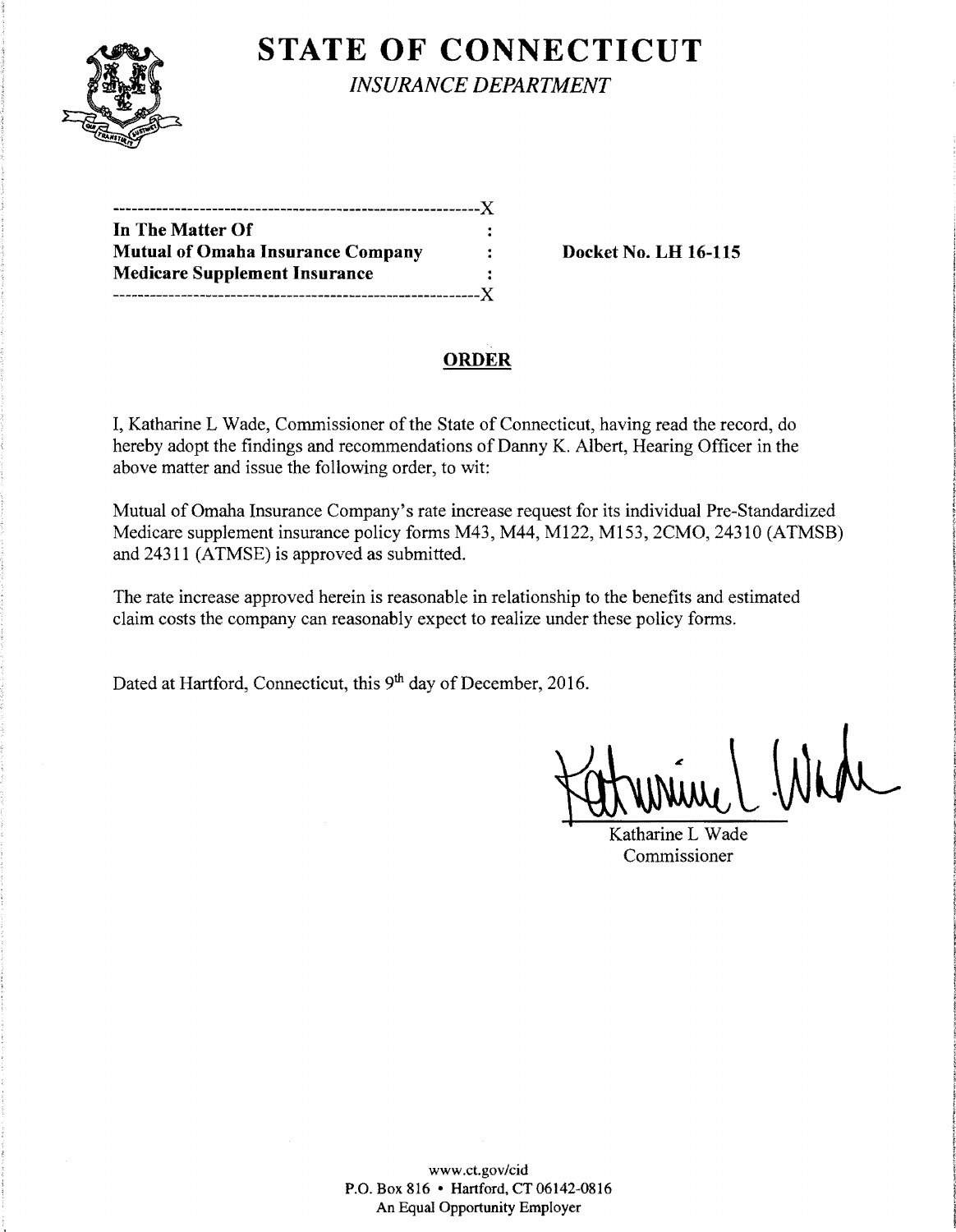

**STATE OF CONNECTICUT** 

*INSURANCE DEPARTMENT* 

|                                          | . . |
|------------------------------------------|-----|
| In The Matter Of                         |     |
| <b>Mutual of Omaha Insurance Company</b> |     |
| <b>Medicare Supplement Insurance</b>     |     |
|                                          |     |

-----------------------------------------------------)(

Docket No. LH 16-115

### PROPOSED FINAL DECISION

### 1. INTRODUCTION

The Insurance Commissioner of the State of Connecticut is empowered to review rates charged for individual and group Medicare supplement policies sold to any resident of this State who is eligible for Medicare. The source for this regulatory authority is contained in Chapter 700c and Section 38a-495a of the Connecticut General Statutes.

After due notice, a hearing was held at the Insurance Department in Hartford, CT on Thursday, December 1, 2016, to consider whether or not the rate increase requested by Mutual of Omaha Insurance Company on its individual Pre-Standardized Medicare supplement insurance business should be approved.

No members from the general public attended the hearing.

No company representatives from Mutual ofOmaha Insurance Company attended the hearing.

The hearing was conducted in accordance with the requirements of Section 38a-474, Connecticut General Statutes, the Uniform Administrative Procedures Act, Chapter 54 of Section 38a-8-1 et seq. of the Regulations of Connecticut State Agencies.

A Medicare supplement policy is a private health insurance policy sold on an individual or group basis, which provides benefits that are additional to the benefits provided by Medicare. For many years Medicare supplement policies have been highly regulated under both state and federal law to protect the interests of persons eligible for Medicare who depend on these policies to provide additional coverage for the costs of health care.

Effective December 1, 2005, Connecticut amended its program of standardized Medicare supplement policies in accordance with Section 38a-496a of the Connecticut General Statutes, and Sections 38a-495a-1 through 38a-495a-21 of the Regulations of Connecticut Agencies. This program, which conforms to federal requirements, provides a "core" package of benefits known as Plan A. Insurers may also offer any one or more of eleven other plans (Plans B through N).

Effective January 1, 2006, in accordance with Section 38a-495c of the Connecticut General Statutes (as amended by Public Act 05-20) premiums for all Medicare supplement policies in the state must use community rating. Rates for Plans A through N must be computed without regard to age, gender, previous claims history or the medical condition of any person covered by a Medicare supplement policy or certificate.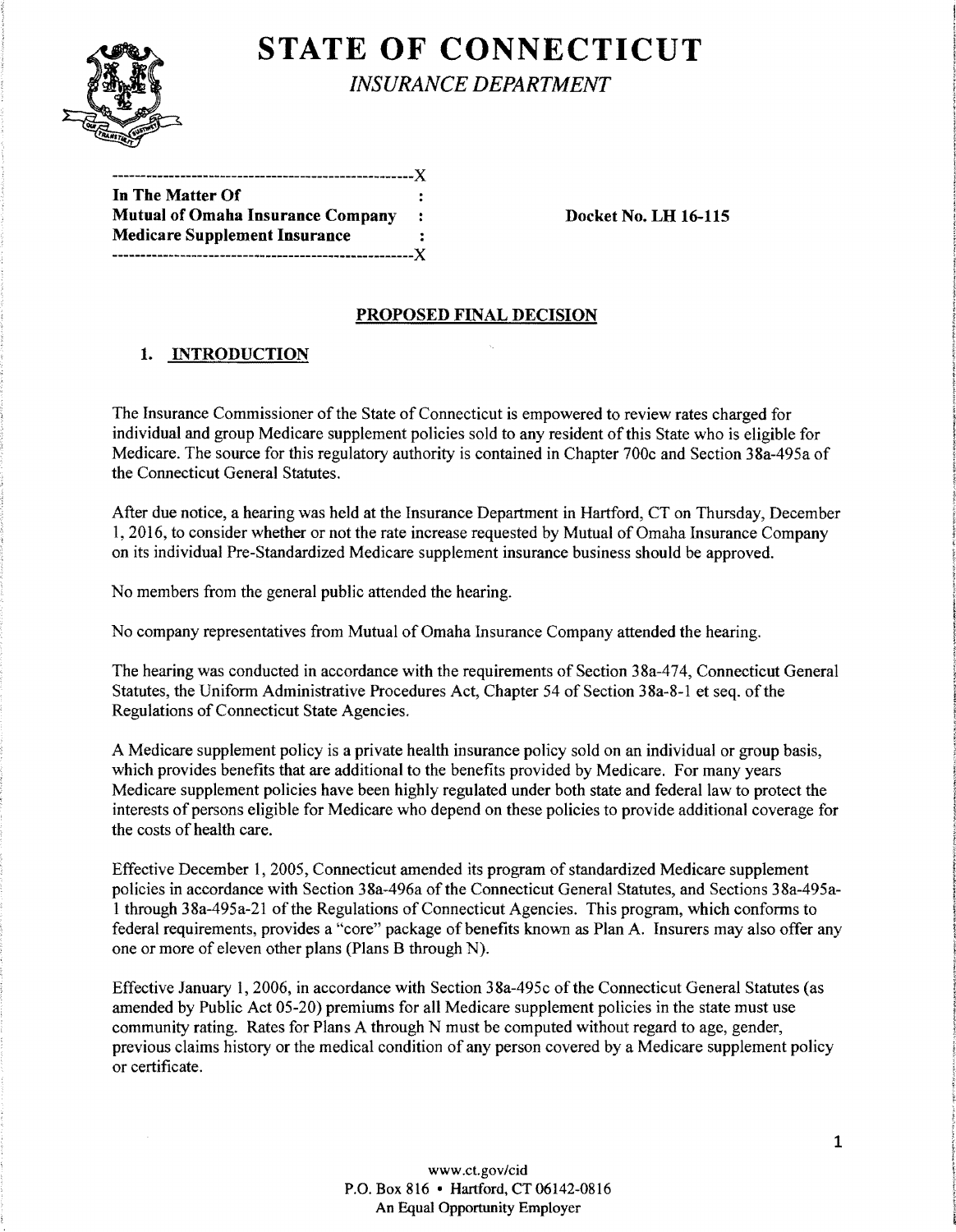The statute provides that coverage under Plans A through N may not be denied on the basis of age, gender, previous claims history or the medical condition of any covered person. Insurers may exclude benefits for losses incurred within six months from the effective date of coverage based on a pre-existing condition.

Effective October 1, 1998, carriers that offer Plan B or Plan C must make these plans as well as Plan A, available to all persons eligible for Medicare by reason of disability.

Insurers must also make the necessary arrangements to receive notice of all claims paid by Medicare for their insureds so that supplement benefits can be computed and paid without requiring insureds to file claim forms for such benefits. This process of direct notice and automatic claims payment is commonly referred to as "piggybacking" or "crossover".

Sections 38a-495 and 38a-522 of the Connecticut General Statutes, and Section 38a-495a-10 of the Regulations of Connecticut Agencies, state that individual and group Medicare supplement policies must have anticipated loss ratios of 65% and 75%, respectively. Under Sections 38a-495-7 and 38a-495a-10 of the Regulations of Connecticut Agencies, filings for rate increases must demonstrate that actual and expected losses in relation to premiums meet these standards, and anticipated loss ratios for the entire future period for which the requested premiums are calculated to provide coverage must be expected to equal or exceed the appropriate loss ratio standard.

Section 38a-473 of the Connecticut General Statutes provides that no insurer may incorporate in its rates for Medicare supplement policies factors for expenses that exceed 150% of the average expense ratio for that insurer's entire written premium for all lines of health insurance for the previous calendar year.

#### II. **FINDING OF FACT**

After reviewing the exhibits entered into the record of this proceeding, and utilizing the experience, technical competence and specialized knowledge of the Insurance Department, the undersigned makes the following findings of fact:

- 1. Mutual ofOmaha has requested the approval of a 3.0% rate increase for its individual prestandardized Medicare supplement policy forms 2CMO et al.
- 2. As of 9/30/2016 there were 15 policies in-force in Connecticut and 1,253 in-force nationwide.
- 3. The last approved rate increase for these policies was 3.0%, effective 3/112016.
- 4. The majority of this block was agent solicited but some forms were sold using direct response mail methods.
- 5. Mutual of Omaha certified that their expense factors are in compliance with section 38a-473, C.G.S.
- 6. Mutual of Omaha has conformed to subsection (e) of section 38a-495c, C.G.S. regarding the automatic processing of Part B claims. They have arrangements for the automatic processing of Part A claims.